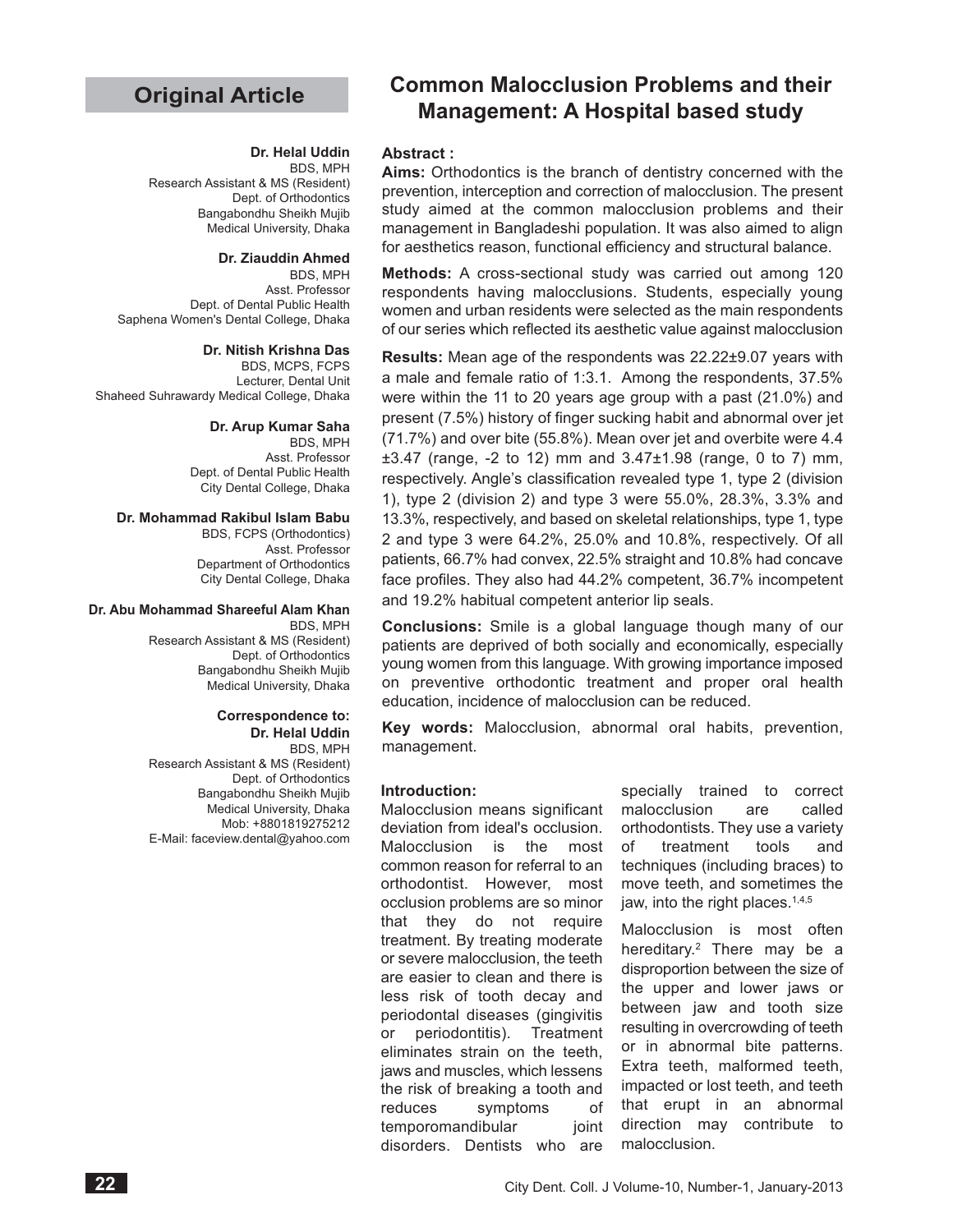Variations in size or malformation of either jaw may affect its shape, as can birth defects such as cleft lip and palate. During infancy, personal habits like finger sucking tongue thrusting, pacifier use beyond the age of three, and prolonged use of a bottle can greatly affect the shape of the jaws as well. The improper fit of dental fillings, crowns, appliances, retainers or braces may contribute to malocclusion. Misalignment of jaw fractures after a severe injury, and tumors of the mouth or jaw may cause malocclusion as well. $2,4,7$ 

Whenever possible, it is best to diagnose and treat malocclusion at a young age, when the bone is still soft and teeth can be moved more easily. Malocclusion may be treated in steps in children so that each therapy coincides with a child's level of growth and development. However, treatment is often successful at any age. Malocclusion typically is treated using fixed or removable appliances, or a combination of both.<sup>6</sup> Fixed appliances are known as braces, and they are the most common form of treatment for malocclusion. Braces involve moving the teeth into proper position through a system of brackets and wires that pressures teeth to shift in a certain direction. $6$  Removable appliances are composed of wires attached to a plastic base and can be removed by the patient. For example, a patient may be asked to wear a retainer that can be removed. Head and neck gear are other examples of removable appliances. This gear has wires that attach inside the mouth. These devices typically are used in situations when extra tension is needed to straighten out a patient's teeth or jaw. The success of these devices is highly dependent upon the patient's willingness to closely follow a dentist's or orthodontist's treatment plan. Regardless of the treatment method, careful adherence to the recommended schedule for brushing and flossing is essential for success and the prevention of complications.<sup>6</sup> Other treatments for malocclusion include adjusting, reshaping, bonding or capping rough or irregular teeth. If dental restoration work is the source of the malocclusion, the restoration may have to be fixed or replaced. In some cases, surgery may be necessary to correct malocclusion. This is particularly true of adults, who may have skeletal problems that cannot be corrected without jaw surgery. Surgery may include procedures to lengthen or shorten the jaw (orthognathic surgery) and wires, plates or screws may be used to stabilize the jaw bone. In some situations, a child may have selected primary teeth removed so that permanent teeth will erupt into proper position.4 Certain dental appliances may be necessary to facilitate this process. The decision to remove permanent teeth must be made with special care.<sup>4,6</sup> Dental problem is very common in Bangladesh. This study was conducted to find out the common malocclusion problem, their management and cost of treatment in Bangladeshi population.

#### **Materials and Methods:**

This was a descriptive type of cross-sectional study conducted among 120 patients who were attending the department of orthodontics at Dhaka Dental College hospital from January 2008 to June 2008. Purposively the author took his place and selected the number of subjects. A pre-designed semi-structured questionnaire and a check list were developed keeping the objectives and variables. The data were collected by selfadministered using structured questionnaire through direct face-to-face interview and by observation of the respondents after obtaining verbal consent. Collected data were checked, verified and only the fully completed questionnaires were recorded in the computer for finial analysis with the help of SPSS (version 17.0) and based on the key variables.

#### **Results:**

Table-1 shows the highest numbers (37.5%) of respondents were within the 11 to 20 years age group. Among others, 32.5% of the respondents were in the age group of 21 to 30 years, 16.7% 31 to 40 years, 8.3% up to 10 years and 5.0% above 40 years of age group. Mean age of the respondents was 22.22±9.065 years with a male (24.2%) and female (75.8%) ratio of 1:3.1 (fig.1). Of all respondents, 55.0% had type 1, 28.3% type 2 (division 1), 3.3% type 2 (division 2) and 13.3% had type 3 malocclusions according to Angle's classification (table-2). Among all, 39.2% respondents had crowding, 60.8% proclination, 26.7% spacings, 27.5% median diastema and 19.2% had abnormal frenal attachments (table-3). In cases having normal overbites, 92.5% had type 1, 1.9% type 2 (division 2) and 5.7% had type 3 malocclusions. Respondents with abnormal over bites, 25.4% had type 1, 50.7% type 2 (division 1), 4.5% type 2 (division 2) and 19.4% had type 3 malocclusions (table-4). Table-5 delineates that the cases with normal over jets: all had type 1 malocclusions whereas, with abnormal over jets, 38.6% had type 1, 38.6% type 2 (division 1), 4.5% type 2 (division 2) and 18.2% had type 3 malocclusions. Majority respondents (66.7%) had convex, followed by 22.5% straight and 10.8% had concave face profiles (table-6). Treatment options included removable (63.3%), fixed (25.0%), combination of both removal and fixed (9.2%) and myofunctional (2.5%) appliances (table-7).

| Table-1: Distribution of the Respondents by age. |               | $[n=120]$   |
|--------------------------------------------------|---------------|-------------|
| Age group (years)                                | <b>Number</b> | Percent (%) |
| 10                                               | 10            | 8.3         |
| 11-20                                            | 45            | 37.5        |
| $21 - 30$                                        | 39            | 32.5        |
| $31 - 40$                                        | 20            | 16.7        |
| >40                                              | 6             | 5.0         |
| Total                                            | 120           | 100.0       |
|                                                  | $\sim$ $\sim$ |             |

Mean (±SD) = 22.22±9.065

 $[n - 120]$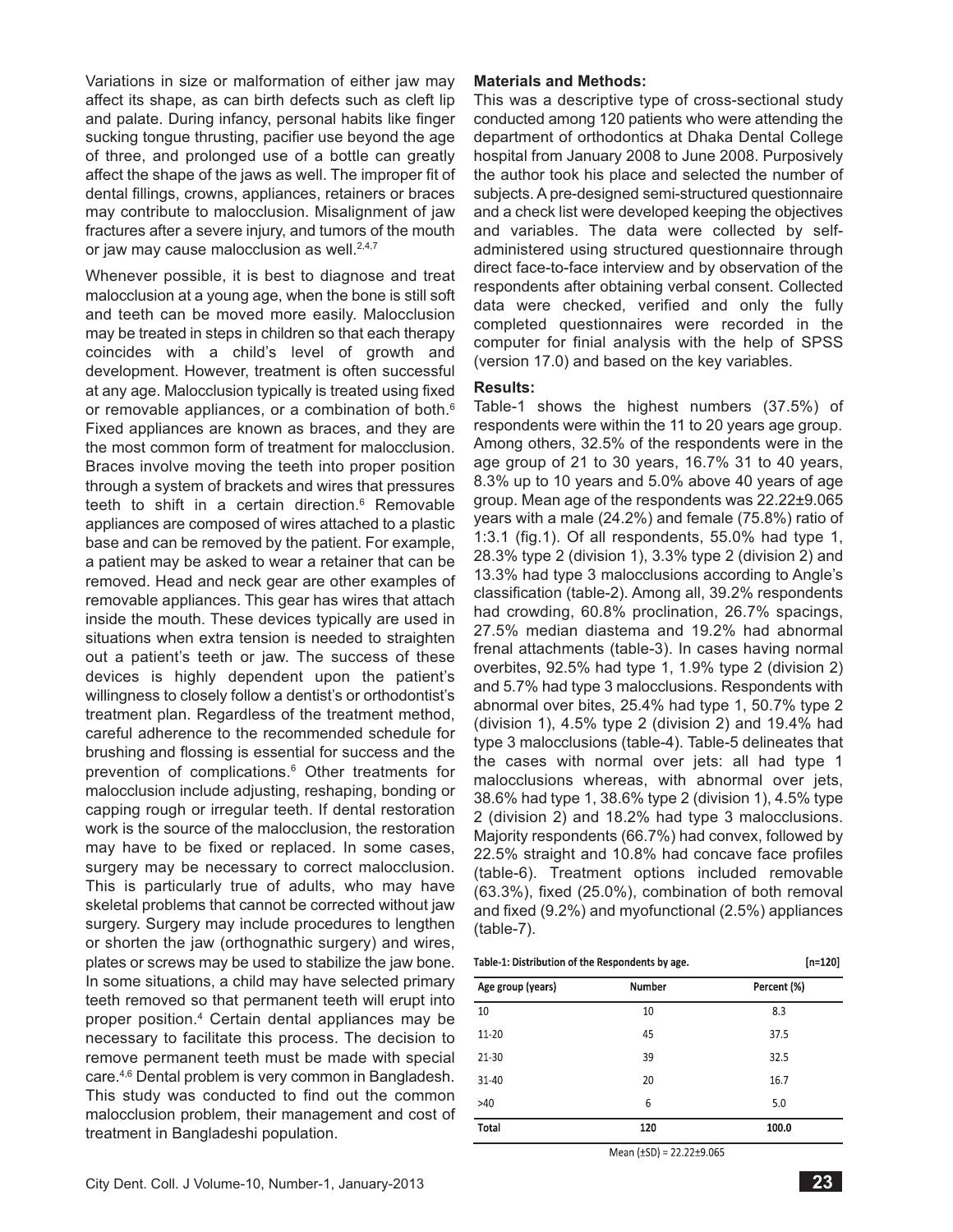**Figure-1: Distribution of the Respondents by Table-5: Association of type of malocclusion and gender. [n=120]**



# **Table-2: Distribution of the Respondents by type**

**of malocclusion (Angle's classification). [n=120]**

| <b>Type</b>         | <b>Number</b> | Percent |
|---------------------|---------------|---------|
| Type 1              | 66            | 55.0    |
| Type 2 (division 1) | 34            | 28.3    |
| Type 2 (division 2) | 4             | 3.3     |
| Type 3              | 16            | 13.3    |
| Total               | 120           | 100.0   |

|                                 |  | Table-3: Distribution of the respondents by |  |
|---------------------------------|--|---------------------------------------------|--|
| characteristicsof malocclusion. |  | $[n=120]$                                   |  |

| <b>Characteristics of malocclusion</b> | Number | Percent |  |  |
|----------------------------------------|--------|---------|--|--|
| Crowding                               |        |         |  |  |
| Present<br>٠                           | 47     | 39.2    |  |  |
| Absent<br>٠                            | 73     | 60.8    |  |  |
| Proclination                           |        |         |  |  |
| Present                                | 73     | 60.8    |  |  |
| Absent<br>٠                            | 47     | 39.2    |  |  |
| Spacing                                |        |         |  |  |
| Present                                | 32     | 26.7    |  |  |
| Absent<br>$\bullet$                    | 88     | 73.3    |  |  |
| <b>Median Diastoma</b>                 |        |         |  |  |
| Present                                | 33     | 27.5    |  |  |
| Absent<br>٠                            | 87     | 72.5    |  |  |
| Abnormal frenulum attachment           |        |         |  |  |
| Present                                | 23     | 19.2    |  |  |
| Absent                                 | 97     | 80.8    |  |  |

## **Table-4: Association of type of malocclusion and overbite. [n=120]**

| <b>Type of malocclusion</b> | Overbite   |            |  |  |
|-----------------------------|------------|------------|--|--|
| (Angle's classification)    | Normal     | Abnormal   |  |  |
| Type 1                      | 49 (92.5)  | 17(25.4)   |  |  |
| Type 2 (division 1)         |            | 34 (50.7)  |  |  |
| Type 2 (division 2)         | 1(1.9)     | 3(4.5)     |  |  |
| Type 3                      | 3(5.7)     | 13 (19.4)  |  |  |
| Total                       | 53 (100.0) | 67 (100.0) |  |  |

# **overjet. [n=120]**

| <b>Type of malocclusion</b> | Over jet                 |            |
|-----------------------------|--------------------------|------------|
| (Angle's classification)    | Normal                   | Abnormal   |
| Type 1                      | 32 (100.0)               | 34 (38.6)  |
| Type 2 (division 1)         | ٠                        | 34 (38.6)  |
| Type 2 (division 2)         | ۰                        | 4(4.5)     |
| Type 3                      | $\overline{\phantom{a}}$ | 16 (18.2)  |
| Total                       | 32 (100.0)               | 88 (100.0) |

# **Table-6: Distribution of the Respondents by face profile. [n=120]**

| Table-6: Distribution of the Respondents by face profile. |        | $[n=120]$ |  |
|-----------------------------------------------------------|--------|-----------|--|
| <b>Face profile</b>                                       | Number | Percent   |  |
| Concave                                                   | 13     | 10.8      |  |
| Convex                                                    | 80     | 66.7      |  |
| Straight                                                  | 27     | 22.5      |  |
| Total                                                     | 120    | 100.0     |  |

# **Table-7: Distribution of the Respondents by treatment option. [n=120]**

| <b>Treatment option</b> | Number | Percent |
|-------------------------|--------|---------|
| Removable appliance     | 76     | 63.3    |
| Fixed appliance         | 30     | 25.0    |
| Combination of both     | 11     | 9.2     |
| Myofunctional appliance | 3      | 2.5     |
| Total                   | 120    | 100.0   |

## **Discussion:**

In this study, mean age of the respondents was 22.22±9.07 years. Highest numbers (37.5%) respondents were within 11 to 20 years age group. Among others 32.5% of the respondents were in age group 21 to 30 years, 16.7% within 31 to 40 years, 8.3% up to 10 years age and 5.0% above 40 years age group. Male and female ratio was 1:3.1 (table-1). The present study aimed at the common malocclusion problems and their management in Bangladeshi population. Students, especially young women and urban residents were selected as the main respondents of our series which reflected its aesthetic value against malocclusion.

There are no direct evidence that female were suffered from malocclusion than male. It may be due to aesthetic purpose and was supported by more female (75.8%), more students (60.8%), more young age group that was 11 to 30 years (70.0%), literate (96.7%) and urban respondents (60.8%) of the study population series. Middle (50.0%) and higher (24.2%) income group respondents were attended more as for costly treatment procedure (data is not shown).